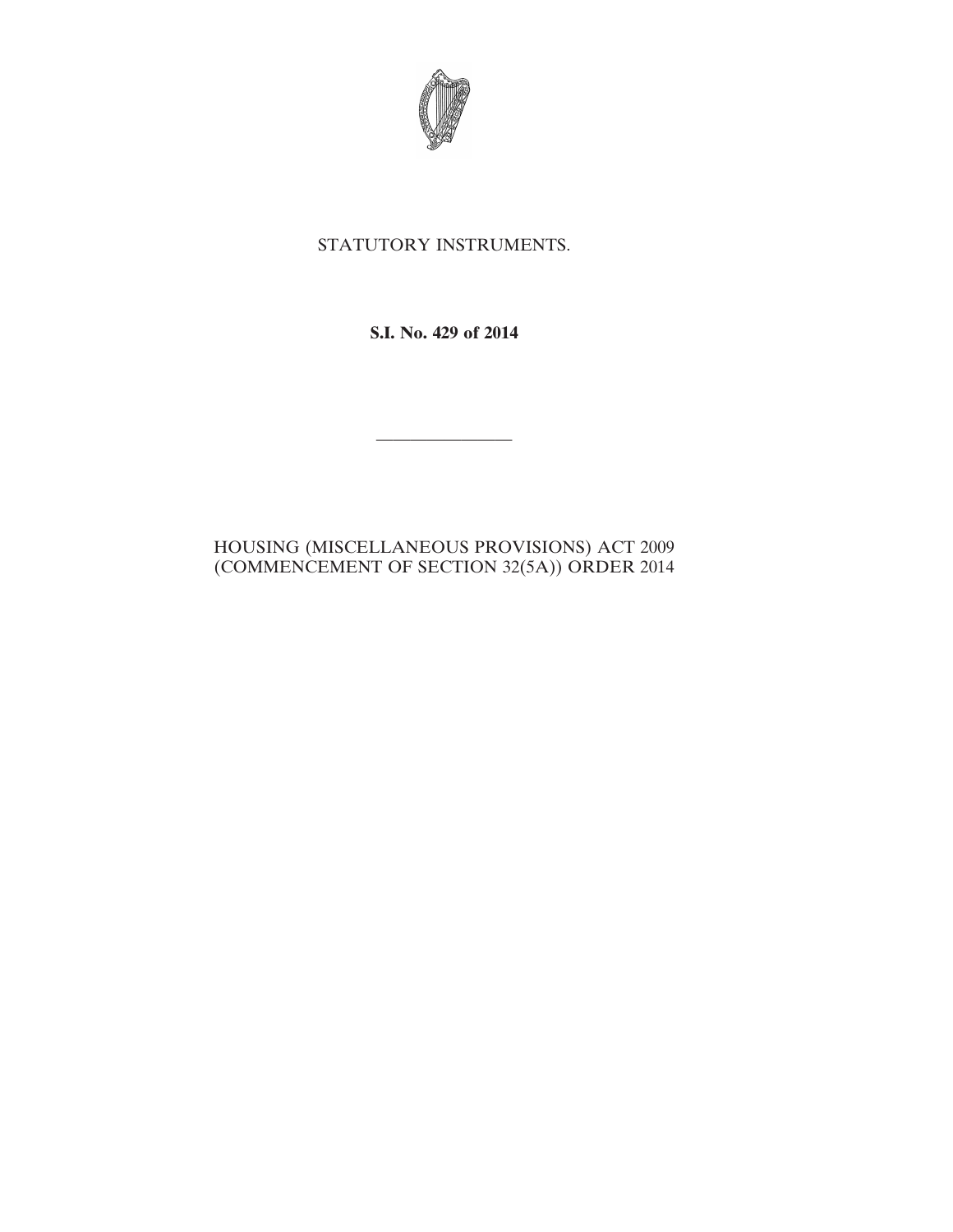#### HOUSING (MISCELLANEOUS PROVISIONS) ACT 2009 (COMMENCEMENT OF SECTION 32(5A)) ORDER 2014

I, ALAN KELLY, Minister for the Environment, Community and Local Government, in exercise of the powers conferred on me by section 1(4) of the Housing (Miscellaneous Provisions) Act 2009 (No. 22 of 2009), as adapted by the Environment, Heritage and Local Government (Alteration of Name of Department and Title of Minister) Order 2011 (S.I. No. 193 of 2011), hereby order as follows:

1. This Order may be cited as the Housing (Miscellaneous Provisions) Act 2009 (Commencement of Section 32(5A)) Order 2014.

2. The date of the making of this Order is appointed as the day on which subsection (5A) of section 32 of the Housing (Miscellaneous Provisions) Act 2009 (No. 22 of 2009) comes into operation.



GIVEN under my Official Seal, 29 September 2014.

> ALAN KELLY, Minister for the Environment, Community and Local Government.

*Notice of the making of this Statutory Instrument was published in "Iris Oifigiúil" of* 3*rd October*, 2014.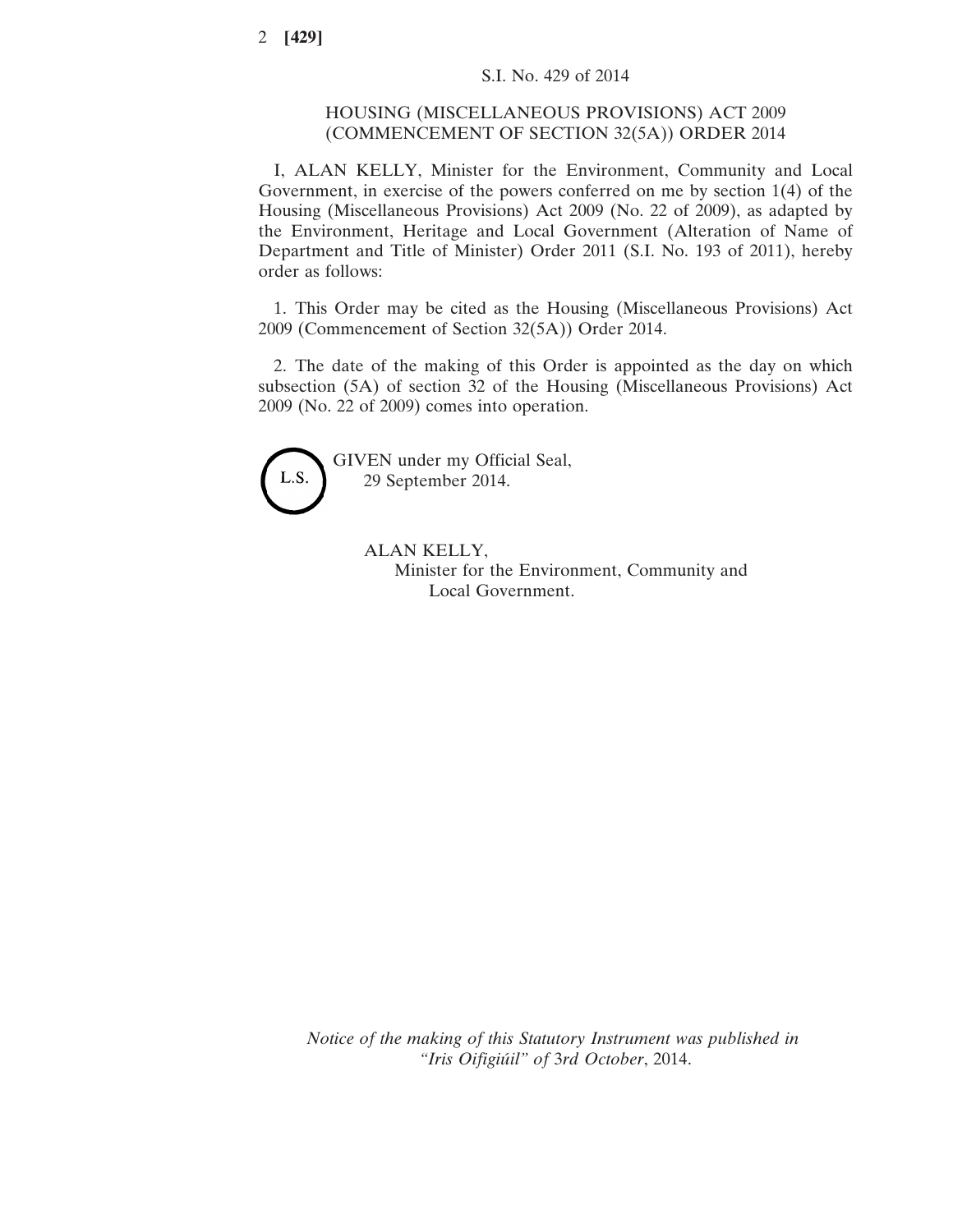**[429]** 3

#### EXPLANATORY NOTE

*(This note is not part of the Instrument and does not purport to be a legal interpretation)*

This commencement order brings section 32(5A) of the Housing (Miscellaneous Provisions) Act 2009 (No. 22 of 2009) into operation on the date of the signing of the order. Section 32(5A) empowers the Minister to make regulations in respect of information, including additional information, that a qualified household seeking housing assistance must supply to a housing authority and the period within which such information must be supplied.